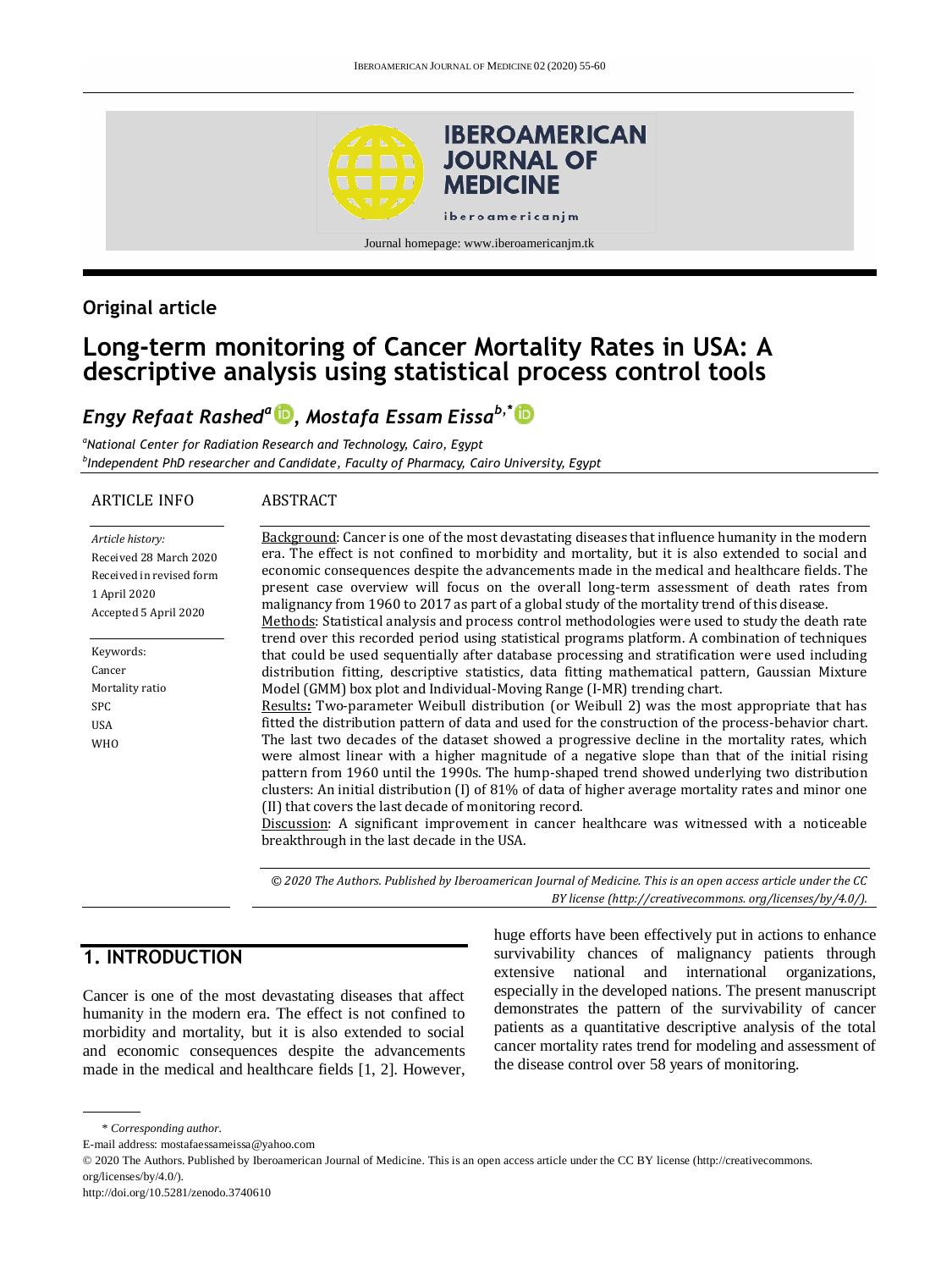## **2. METHODS**

World Health Organization (WHO) internet database for the total cancer mortality ratios has been gathered for the USA as an overall death cases per 100000 of the affected individuals annually from 1960 to 2017 [3, 4]. Dataset in Excel was processed using XLSTAT V2014.5.03 built-in program that was used for the best fitting distribution analysis and data clustering by the implementation Gaussian Mixture Model (GMM) technique [5, 6]. Fitted line modeling for expressing and forecasting of mortality rates behavior was applied using Minitab® V17.1.0 [7], which was used also in drawing Box-and-Whisker plot, in addition to the construction of the control (processbehavior or trending) chart according to the closest distribution that fits data spreading.

## **3. RESULTS**

The importance of statistical process control (SPC)

methodologies for quantitative descriptive analysis of the disease would be demonstrated using statistical programs platform as the following:

#### **3.1. STATISTICAL ANALYSIS AND QUANTITATIVE INTERPRETATION OF CANCER MORTALITY RATE**

The distribution that fits best the data for the goodness of fit test is the Weibull (2) distribution. The estimated parameters were as the following: Parameter value with standard error (SE) [beta (β) 17.4016  $\pm$  1.9222 and gamma (γ) 234.4892 ± 1.8652]. On the same line, statistics that were estimated on the input data of total mortality rates from malignancies in the USA and computed using the estimated parameters of the Weibull (2) distribution were presented as the following: Statistics (Data, Parameters) are [Mean (226.8982, 227.4390), Variance (328.1195, 260.0011), Skewness (Pearson) (-0.9484, -0.8313) and Kurtosis (Pearson) (-0.0471, 1.1410)]. Test for successful modeling was done using two means. The first goodness of fit analysis is Kolmogorov-Smirnov (KS) test  $[D = 0.0998,$ 



*Figure 1: Probability plot showing the degree of distribution fitness (upper graph). Cumulative distribution pattern of both practical and theoretical assumed dispersions (middle graph). best distribution fitting approach showing gap between the typical and actual dispersion pattern (lower graph).*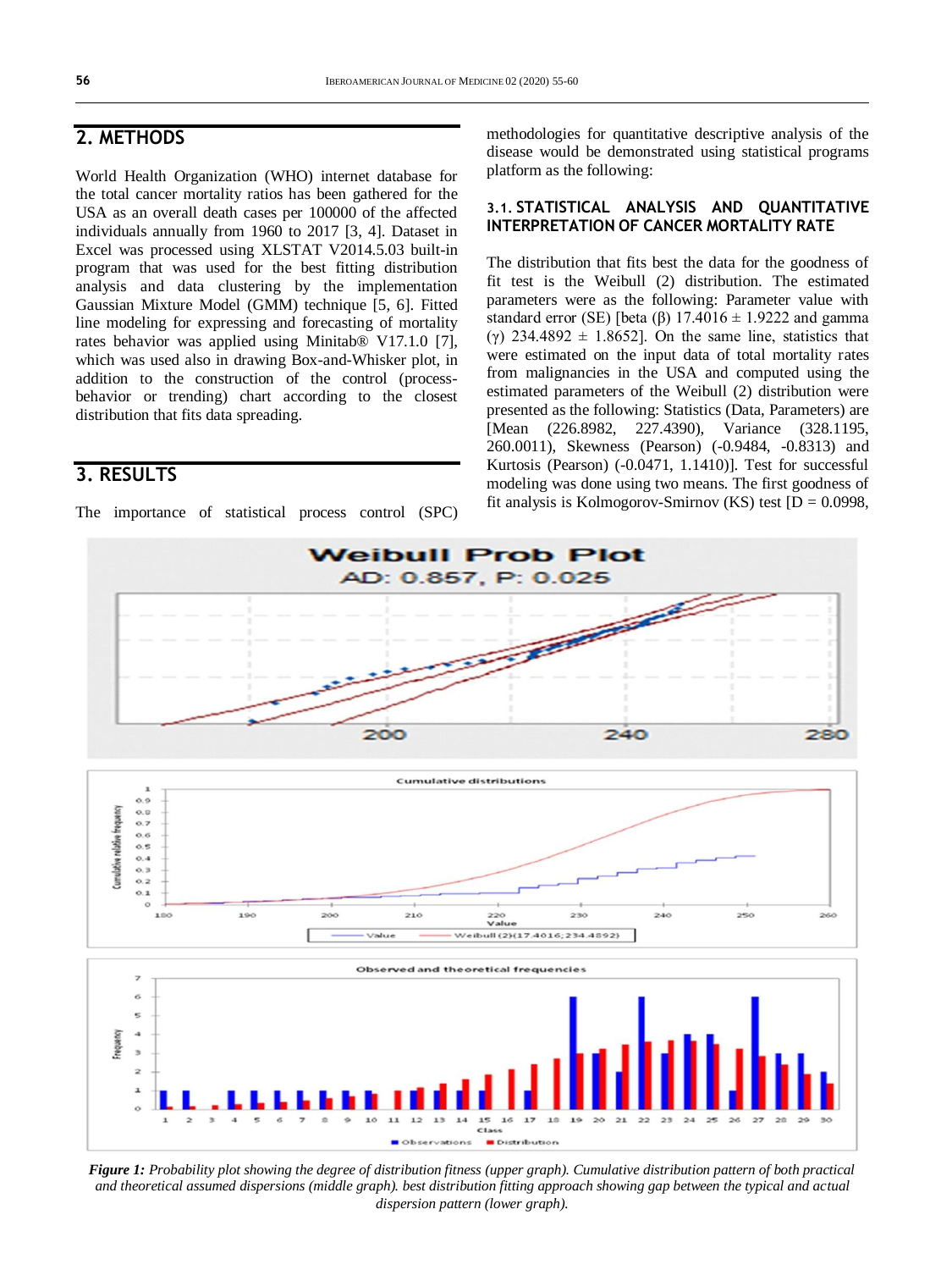p-value = 0.5988 and alpha ( $\alpha$ ) = 0.05]. Best fitting distribution modeling was illustrated in Figure 1. The test interpretation was conducted as the following:  $H_0$  is the assumption that the sample is following a Weibull (2) distribution and  $H<sub>a</sub>$  is the hypothesis that the sample does not follow a Weibull (2) distribution. As the computed pvalue is greater than the significance level alpha (α) = 0.05, one cannot reject the null hypothesis  $H<sub>0</sub>$ . The risk to reject the null hypothesis  $H_0$  while it is true is 59.88%. Secondly, Chi-square test analysis results were as the following: Chisquare (Observed value) =  $33.3957$ , Chi-square (Critical value) = 40.1133, DF = 27, p-value = 0.1843 and alpha (α)  $= 0.05$ . Similar to KS or K-S test, the test interpretation hypothesis was as the following:  $H_0$ : The sample follows a Weibull  $(2)$  distribution  $H_a$ : The sample does not follow a Weibull (2) distribution. As the computed p-value is greater than the significance level alpha ( $\alpha$ ) =0.05, one cannot reject the null hypothesis  $H_0$ . The risk to reject the null hypothesis  $H_0$  while it is true is 18.43%. Thus, Weibull

(2) predictive distribution with p-value 0.5988 was the most appropriate descriptive pattern of the cancer death rates data in the USA. Spearman correlation r-value was - 0.3088 with a 95% confidence interval (CI) of -0.5327 to - 0.04448 for time  $(x)$  and death rate of cancer  $(y)$  57 pairs. However, this negative and weak correlation was found to be significant at  $\alpha = 0.05$  with an approximate two-tailed Pvalue of 0.0194. The mean rate was  $227\pm18$ , minimum and maximum numbers of deaths per 100000 individuals were 181 and 250, respectively with a range of 69.

#### **3.2. MODELING OF CANCER DEATH RATE RECORD PERIOD FOR PREDICTION AND FORECASTING**

Fitted line modeling of mortality rates values versus time (in years) was done through two perspectives as could be seen in Figure 2. First, the overall curved pattern was fitted using polynomial regression analysis and the regression equation was as the following:



*Figure 2: Fitted line plot showing confidence interval (CI) and predictor interval (PI) at 95% confidence level: of logarithmic transformation to base ten with cubic regression model type for overall trend (upper graph), linear regression model type for the descending part of the curve (middle graph)and GMM showing cancer mortality rates trend as interfering two bell-shaped distributions analyzed as best fitted model (lower graph).*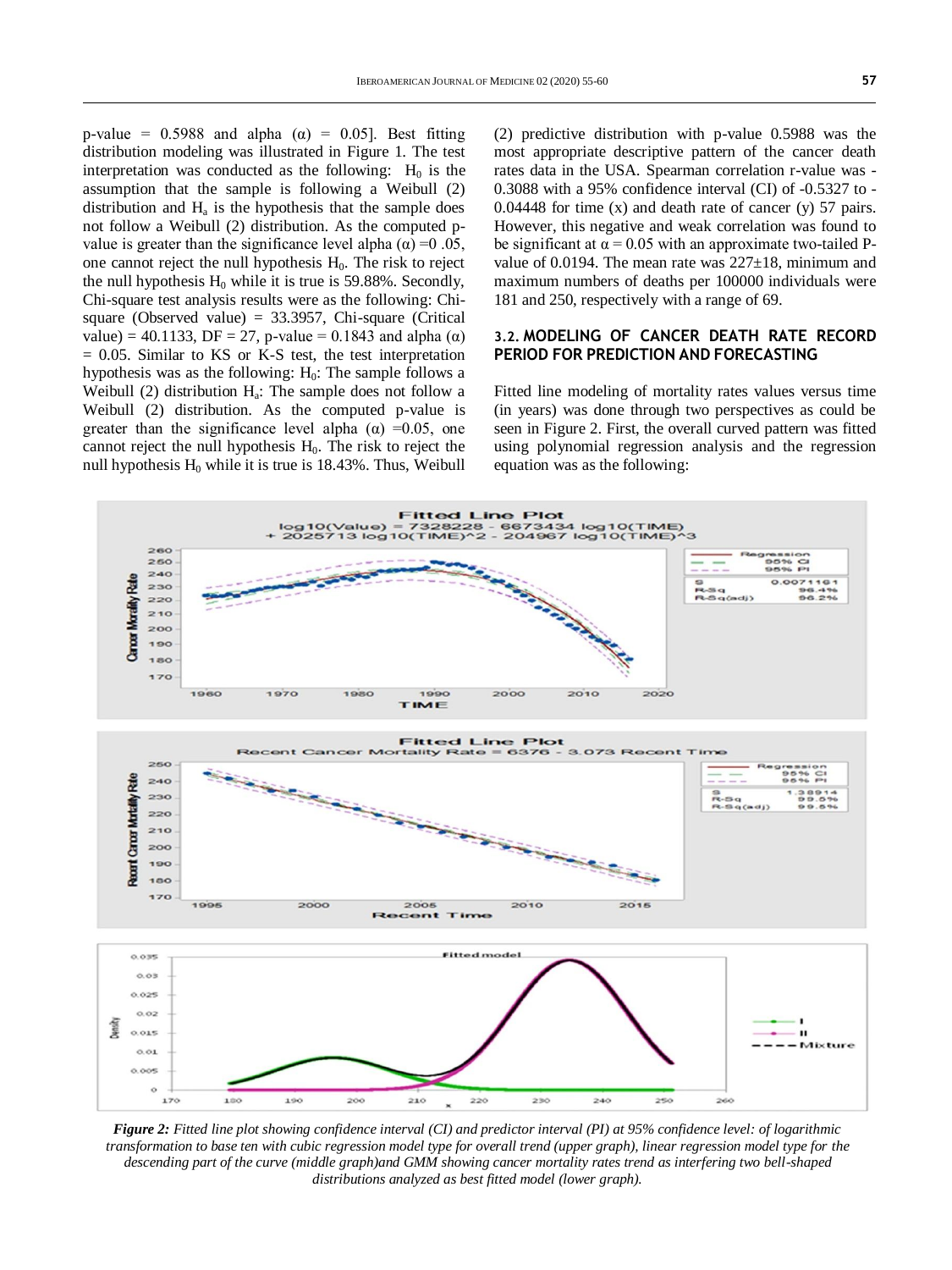$\log_{10}(y) = 7328228 - 6673434 \log_{10}(x) + 2025713 \log_{10}(x)^2$ - 204967 log10(x)<sup>3</sup> ...................................................eq.(1) Where: y is the total mortality rate per 100000 persons from cancer and x is the time in years.

The degree of conformity of this modeling estimates could be ensured from  $S = 0.00711611$ , R-Sq = 96.4% and R- $Sq(\text{adj}) = 96.2\%$ . Analysis of Variance showed the source values of regression Degrees of Freedom/Sum-of-Squares/Mean Squares/F values/P values (DF/SS/MS/F/P) as 3/0.0710713/0.0236904/467.83/0.000 and error DF/SS/MS as 53/0.0026839/0.0000506 with a total DF/SS as 56/0.0737552. Interestingly, the last 22 years of trend demonstrated almost a linear decline in the death rate of cancer stimulating the isolation of the nearly last two decades of the record and analyzing the trending pattern. Again, the regression equation was calculated as the following:

#### $y = 6376 - 3.073$

#### x............................................................................................. .....................................................eq.(2)

Where: y is the recent cancer mortality rate per 100000 persons and x is the time in years.

The degree of conformity of this modeling estimates could be ensured from  $S = 1.38914$ ,  $R-Sq = 99.5%$  and  $R-Sq(adj)$  $= 99.5\%$ . Analysis of Variance showed the source values of regression DF/SS/MS/F/P 1/8363.66/8363.66/4334.15/ 0.000 and error DF/SS/MS as 20/38.59/1.93 with a total DF/SS as 21/8402.25. Thus, forecasting the cancer death rate would be expected to diminish in the year 2075 provided constant conditions.

#### **3.3. CLUSTERING PATTERN OF CANCER DEATH RATE USING GAUSSIAN MIXTURE MODEL (GMM)**

Segregation of long-term death rates from cancer data in the USA showed that two class patterns could be isolated and identified, denoted by I and II or simply 1 and 2. The percentage contribution of each class was 19.98% and 80.02%, respectively. The mean mortality rate values of classes 1 and 2 were approximately 196 and 235 deaths per



*Figure 3: Process-behavior chart of I-MR type showing the overall trend of cancer mortality rates, variability of death rate, the pattern of the latest 25 years period and box plot with exceptionally low rates of cancer mortality.*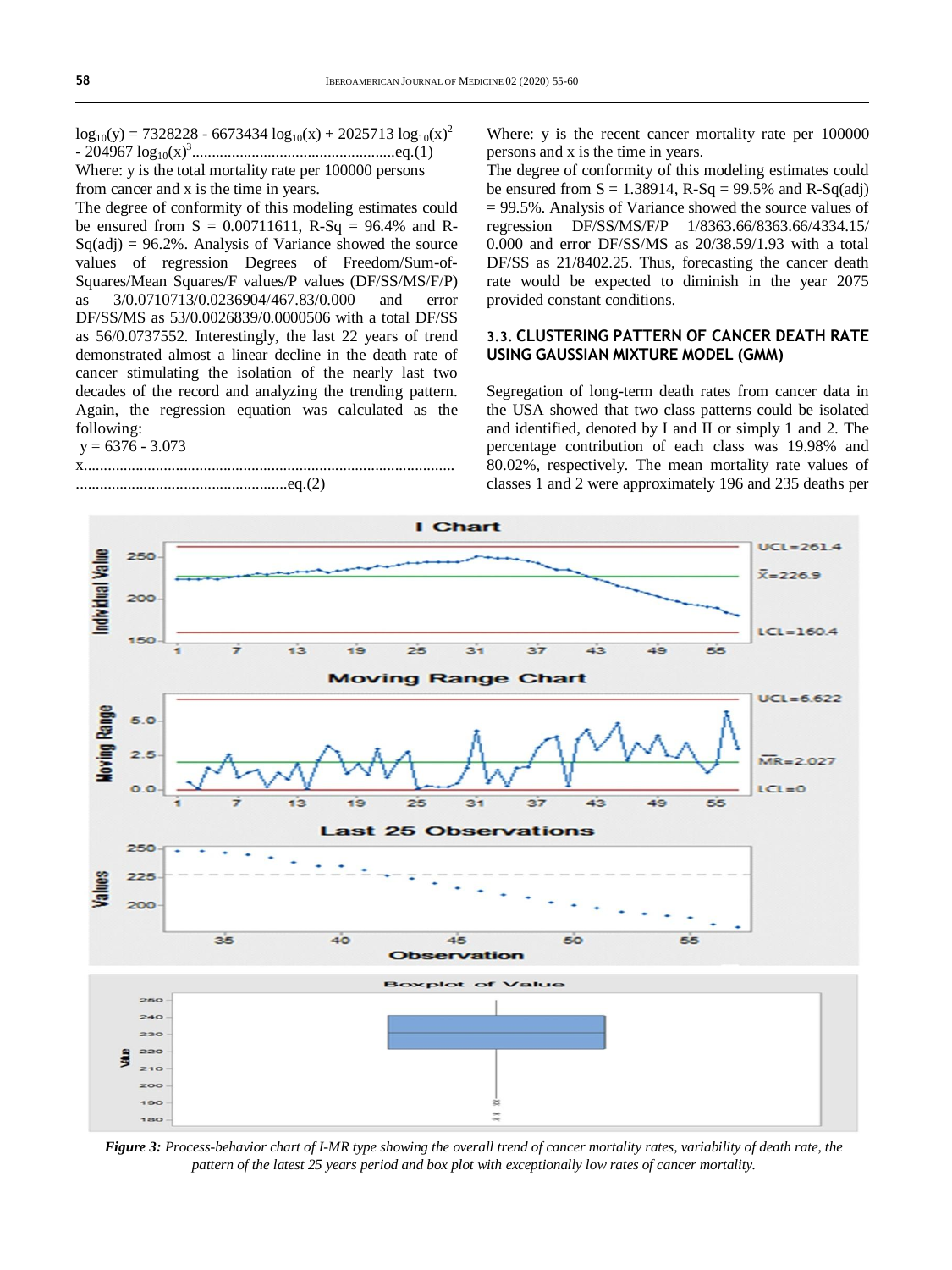100000, respectively with a variance of about 87. The selection criterion for the proposed model with DF of four and Log-likelihood of -234.1184 would be -484.4091, - 476.2369, -489.6470, 0.2304 and 2.6190 for Bayesian Information Criterion (BIC)/Akaike Information Criterion (AIC)/Integrated Classification Likelihood (ICL)/Normalized Entropy Criterion (NEC)/Entropy, respectively. Accordingly, the Normalized Entropy Criterion (NEC) criterion is lower than one; there is a clustering structure in the data. These distributions were expressed graphically in Figure 2.

#### **3.4. PROCESS-BEHAVIOR CHART AND BOX PLOT FOR TRENDING OF THE OVERALL CANCER MORTALITY RATES IN THE USA**

Box-and-Whisker showed normally distributed data that passed the test at 99% confidence with a tendency of the lowest recent records to fall outside the common pattern of data. This aberrant and exceptional decline in the mortality rates would be evident from the behavior of the last 25 readings that illustrated a continuous and steady decrease in the number of death cases in 100000 affected individuals. Individual-Moving Range (I-MR) control chart was constructed based on the underlying assumed dispersion pattern according to the best distribution fitted to the data. In the first component MR chart, the interannual general trend variation of death rates showed a tendency to rise in values, especially in the latest years within the last two decades of the record observations. Complementarily, The mortality rates - in I chart - were changing within the window of the Upper Control Limit (UCL) and Lower Control Limit (LCL) of the monitored disease. This burden represents the tolerance range of the death rate from the general long-term record that had fallen between about 160 and 261 death cases in 100000 individuals. These findings were demonstrated visually in Figure 3.

## **4. DISCUSSION**

The present study illustrated one of the serious challenges of the post-world war II period that influenced the life of modern man [8, 9]. Malignancy impacts the human lifestyle adversely with primarily negative social and economical consequences in any affected nation [10-12]. SPC methodologies and statistical analysis tools are useful means in data mining and the assessment of the diseases quantitatively when suitable and appropriate datasets are available as well as in the main application in the industrial field [13-15]. Total mortality rates showed significant improvement in cancer healthcare was witnessed with a noticeable breakthrough in the last decade in the USA, which was evidenced as exceptionally low ratios of the total cancer mortalities [16]. The gradual rise in the death rate from the sixties until the nineties in the twentieth century was followed by a relatively rapid decline in mortalities ratios that should theoretically through the

seventies of twenty-one century if the existing healthcare conditions were maintained for the cancer victims as from 1991 to 2017. The hump-shaped curve could be actually divided into three regions: an initial gradual increase in the mortality rates with a small positive slope from 1960 to 1991 [17], the transition period from 1991 to 2000 with a little or no increase and a start of descending pattern of the death rates and the decline phase line with statistically significant improvements during the last decade viz 2007 to 2017 [18]. Thus, the mixed nature of data had lead to the polynomial approach of the fitting. However, the initial and last segments were best fitted to a linear plot. The continuous improvement in cancer patients' survivability was indicated by outliers points in the boxplot diagram, control chart, negatively skewed distribution. Thus, the disease mortality ratios over the study period showed good fitness to the two-parameters Weibull distribution, which was demonstrated by other researchers in a previous work [19]. GMM detection of this new trend was evident as new minor distribution with a low average value of mortality. The control of malignant diseases could be sensed significantly during recent years. It is the positive outcome of the national directed efforts that started at 1971 following the signing of the National Cancer Act to stimulate extensive scientific work and research to combat malignancy in an effective fashion [20]. Nevertheless, enhancing survivability chances would be questionable due to other unexpected factors that may intercept cancer treatment, especially with the failure risk of containment of the recent Corona Virus Disease 2019 (COVID-19) viral global pandemic that could affect severely the life of the already health-defected populations.